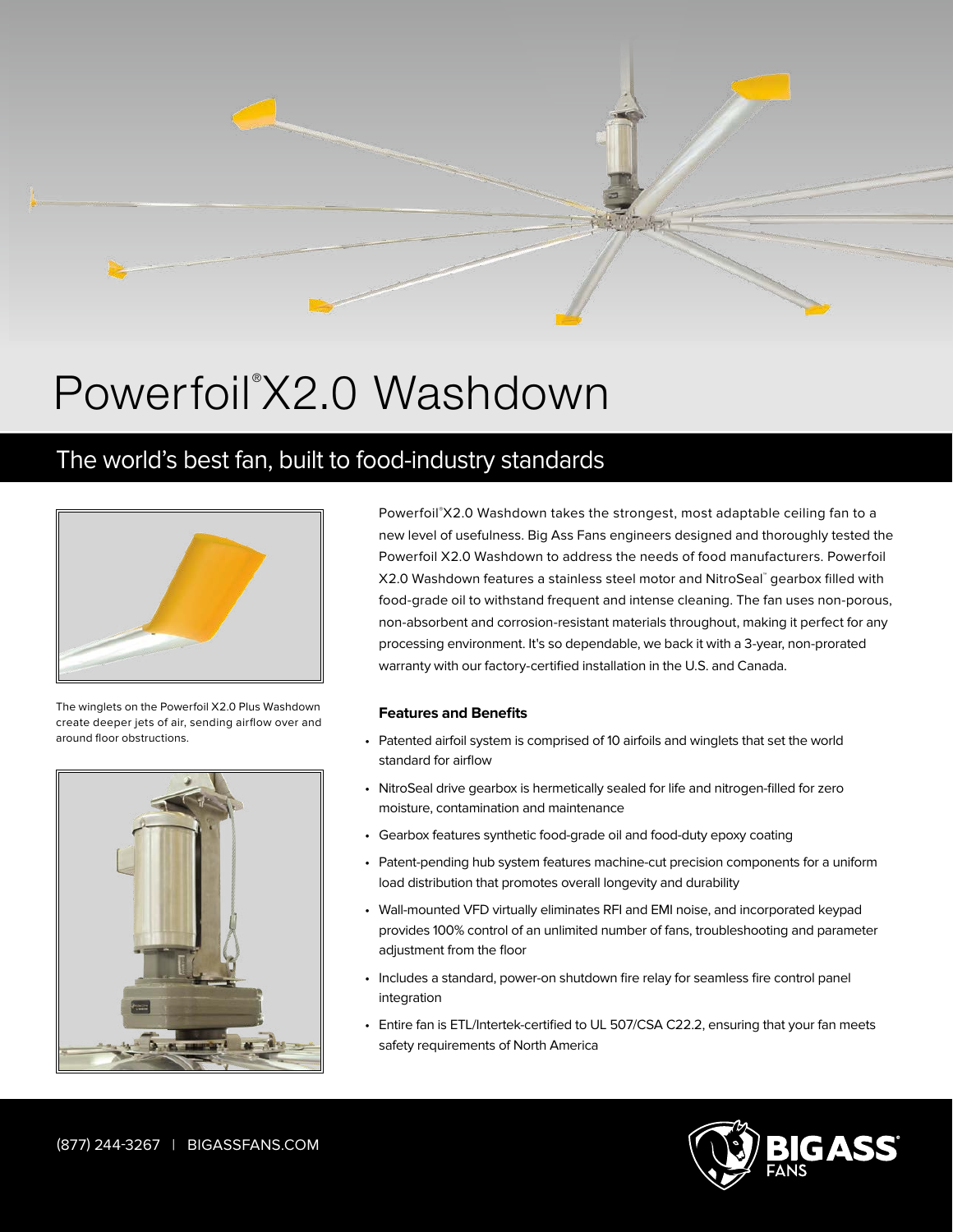

| <b>Technical Specifications</b>               |                                                                                                                                             |                    |                    |                                                                                                                                             |                                                                                                                 |                    |                                                                                                                |                    |  |  |  |
|-----------------------------------------------|---------------------------------------------------------------------------------------------------------------------------------------------|--------------------|--------------------|---------------------------------------------------------------------------------------------------------------------------------------------|-----------------------------------------------------------------------------------------------------------------|--------------------|----------------------------------------------------------------------------------------------------------------|--------------------|--|--|--|
| Model                                         | Powerfoil X2.0 Washdown                                                                                                                     |                    |                    |                                                                                                                                             |                                                                                                                 |                    |                                                                                                                |                    |  |  |  |
| Fan diameter (A)                              | 8 ft (2.4 m)                                                                                                                                | 10 ft (3 m)        | 12 ft (3.7 m)      | 14 ft (4.3 m)                                                                                                                               | 16 ft (4.9 m)                                                                                                   | 18 ft (5.5 m)      | 20 ft (6.1 m)                                                                                                  | 24 ft (7.3 m)      |  |  |  |
| Weight <sup>1</sup>                           | 331 lb<br>(150 kg)                                                                                                                          | 343 lb<br>(155 kg) | 355 lb<br>(161 kg) | 367 lb<br>(166 kg)                                                                                                                          | 379 lb<br>(172 kg)                                                                                              | 391 lb<br>(177 kg) | 403 lb<br>(183 kg)                                                                                             | 427 lb<br>(194 kg) |  |  |  |
| Number and type of airfoils                   | 10 patented Powerfoil airfoils and winglets<br>10 patent-pending AirFence®                                                                  |                    |                    |                                                                                                                                             |                                                                                                                 |                    |                                                                                                                |                    |  |  |  |
| Airfoil finish                                | Mill finish aluminum                                                                                                                        |                    |                    |                                                                                                                                             |                                                                                                                 |                    |                                                                                                                |                    |  |  |  |
| <b>Winglet (standard color)</b>               | Safety yellow                                                                                                                               |                    |                    |                                                                                                                                             |                                                                                                                 |                    |                                                                                                                |                    |  |  |  |
| <b>Gearbox</b>                                | NitroSeal" drive (STÖBER"); food-grade synthetic oil and food-duty epoxy coating                                                            |                    |                    |                                                                                                                                             |                                                                                                                 |                    |                                                                                                                |                    |  |  |  |
| Motor                                         |                                                                                                                                             | 1.0 hp (0.75 kW)   |                    | 1.5 hp (1.1 kW)                                                                                                                             |                                                                                                                 |                    | 2.0 hp (1.5 kW)                                                                                                |                    |  |  |  |
|                                               | Stainless steel, IP56 NEMA classification                                                                                                   |                    |                    |                                                                                                                                             |                                                                                                                 |                    |                                                                                                                |                    |  |  |  |
| <b>Maxiumum speed</b>                         | <b>113 RPM</b>                                                                                                                              |                    | <b>106 RPM</b>     |                                                                                                                                             | <b>95 RPM</b>                                                                                                   | 77 RPM             | <b>70 RPM</b>                                                                                                  | <b>55 RPM</b>      |  |  |  |
| <b>Maxiumum amps</b>                          | 4.4 A @ 200-250 V, 1 Φ<br>3.2 A @ 200-250 V, 3 Ф<br>1.5 A @ 400-480 V, 3 Ф<br>1.3 A @ 575-600 V, 3 Φ                                        |                    |                    |                                                                                                                                             | 8.7 A @ 200-250 V.1 $\Phi$<br>$5.0 A @ 200 - 250 V. 3 \Phi$<br>2.5 A @ 400-480 V, 3 Φ<br>1.9 A @ 575-600 V, 3 Φ |                    | 10.7 A @ 200-250 V, 1Φ<br>6.2 A @ 200-250 V, 3 $\Phi$<br>3.0 A @ 400-480 V, 3 $\Phi$<br>2.3 A @ 575-600 V, 3 Ф |                    |  |  |  |
| Input power and required breaker              | 200-250 VAC, 50/60 Hz, 1Φ, 20 A<br>200-250 VAC, 50/60 Hz, 3 Ф, 10 A<br>400-480 VAC, 50/60 Hz, 3 Ф, 10 A<br>575-600 VAC, 50/60 Hz, 3 Ф, 10 A |                    |                    | 200-250 VAC, 50/60 Hz, 1Φ, 30 A<br>200-250 VAC, 50/60 Hz, 3 Ф, 20 A<br>400-480 VAC, 50/60 Hz, 3 Ф, 10 A<br>575-600 VAC, 50/60 Hz, 3 Ф, 10 A |                                                                                                                 |                    |                                                                                                                |                    |  |  |  |
| <b>Controller</b>                             | Wall-mounted, stainless steel enclosure                                                                                                     |                    |                    |                                                                                                                                             |                                                                                                                 |                    |                                                                                                                |                    |  |  |  |
| Fire relay                                    | Included                                                                                                                                    |                    |                    |                                                                                                                                             |                                                                                                                 |                    |                                                                                                                |                    |  |  |  |
| <b>Mount (options)</b>                        | Large/small I-beam, spanned angle iron, L-brackets, Z-purlins                                                                               |                    |                    |                                                                                                                                             |                                                                                                                 |                    |                                                                                                                |                    |  |  |  |
| Sound level at maximum speed <sup>2</sup>     | $<$ 55 dBA                                                                                                                                  |                    |                    |                                                                                                                                             |                                                                                                                 |                    |                                                                                                                |                    |  |  |  |
| <b>Minimum airfoil</b><br>clearances required | 2 ft (0.6 m) on sides<br>4 ft (1.2 m) below ceiling<br>deck                                                                                 |                    |                    | 2 ft (0.6 m) on sides<br>5 ft (1.5 m) below ceiling deck                                                                                    | 2 ft (0.6 m) on sides<br>6 ft (1.8 m) below ceiling deck                                                        |                    | 2 ft (0.6 m) on sides<br>7 ft (2.1 m) below ceiling<br>deck                                                    |                    |  |  |  |
| <b>Certifications (entire fan)</b>            | ETL/Intertek-certified to ANSI/UL 507 and CSA C22.2 No. 113; suitable for wet locations                                                     |                    |                    |                                                                                                                                             |                                                                                                                 |                    |                                                                                                                |                    |  |  |  |
| Warranty <sup>3</sup>                         | 3-year, non-prorated warranty                                                                                                               |                    |                    |                                                                                                                                             |                                                                                                                 |                    |                                                                                                                |                    |  |  |  |
|                                               |                                                                                                                                             |                    |                    |                                                                                                                                             |                                                                                                                 |                    |                                                                                                                |                    |  |  |  |

1 Weight does not include mount or extension tube.

' Fans are sound tested at maximum speed in a laboratory environment. Actual results in field conditions may vary due to sound reflecting surfaces and environmental conditions.<br><sup>2</sup> 3-year parts, 1-year labor warranty avail